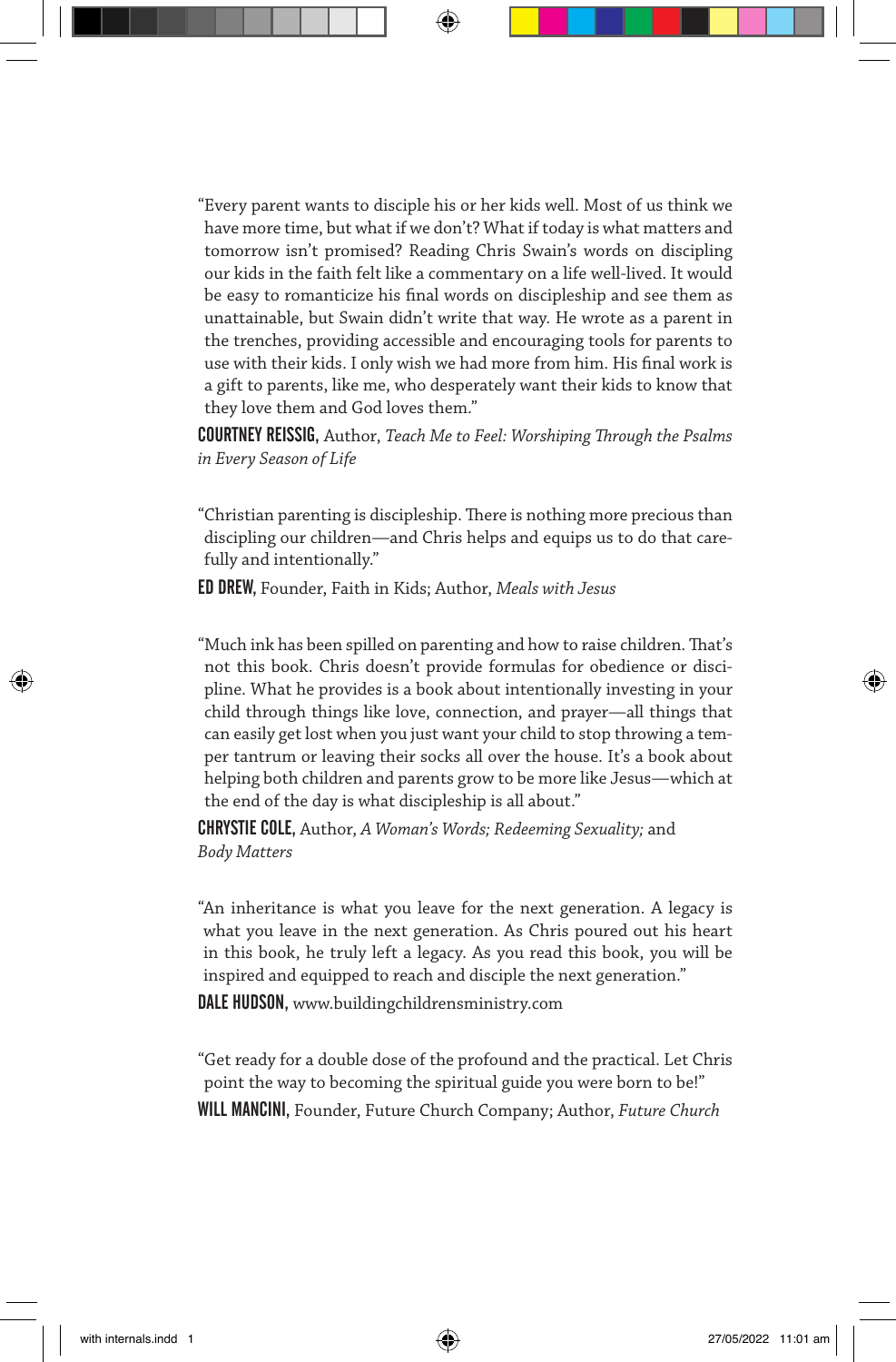"Write It on *Their Hearts* is the practical resource that so many parents are looking for. I was always blown away by how intentional, yet simple, Chris's discipleship lifestyle was with his kids. This book captures both the deep insights and the practical applications that he lived out so well. This book is simple, yet powerful. Putting these principles into practice is simple enough to do this week, but powerful enough to change the trajectory of your family."

VICK GREEN, Executive Director, Replicate Ministries

"Parents need easy wins in this post-Christian culture. Chris offers a practical playbook to help parents disciple their kids through easyto-achieve daily routines. With each new page, parents will feel more confident to step into their God-ordained role of being a "Deuteronomy 6" mom or dad."

RON HUNTER JR., PHD, D6 Conference Director; Author, *!e DNA of D6: Building Blocks of Generational Discipleship*

"Parents, this is a must-read! What a tremendous resource to foster the spiritual roots of our children. No simple short cuts but a doable, intentional process that can open a child's heart to the Father."

KATHY FERGUSON LITTON, Director, Planter Spouse Development, North American Mission Board

"As parents, God doesn't call us to be perfect, but he does want us to be good stewards of what he has entrusted to us. Embrace the principles and advice Chris shares here and you will know you are stewarding your role as parent well."

KEVIN EZELL, President, North American Mission Board, SBC

"Most Christian parents know it's their responsibility to disciple their own children. However, very few actually know how to do it. Thankfully, Chris Swain provided this extremely relevant and practical book for all of us. It's a must-have for every parent, grandparent, and guardian. I'll personally be using this book and gifting it to others.

**SHANE PRUITT, National Next Gen Director, North American Mission** Board; Author, 9 *Common Lies Christians Believe*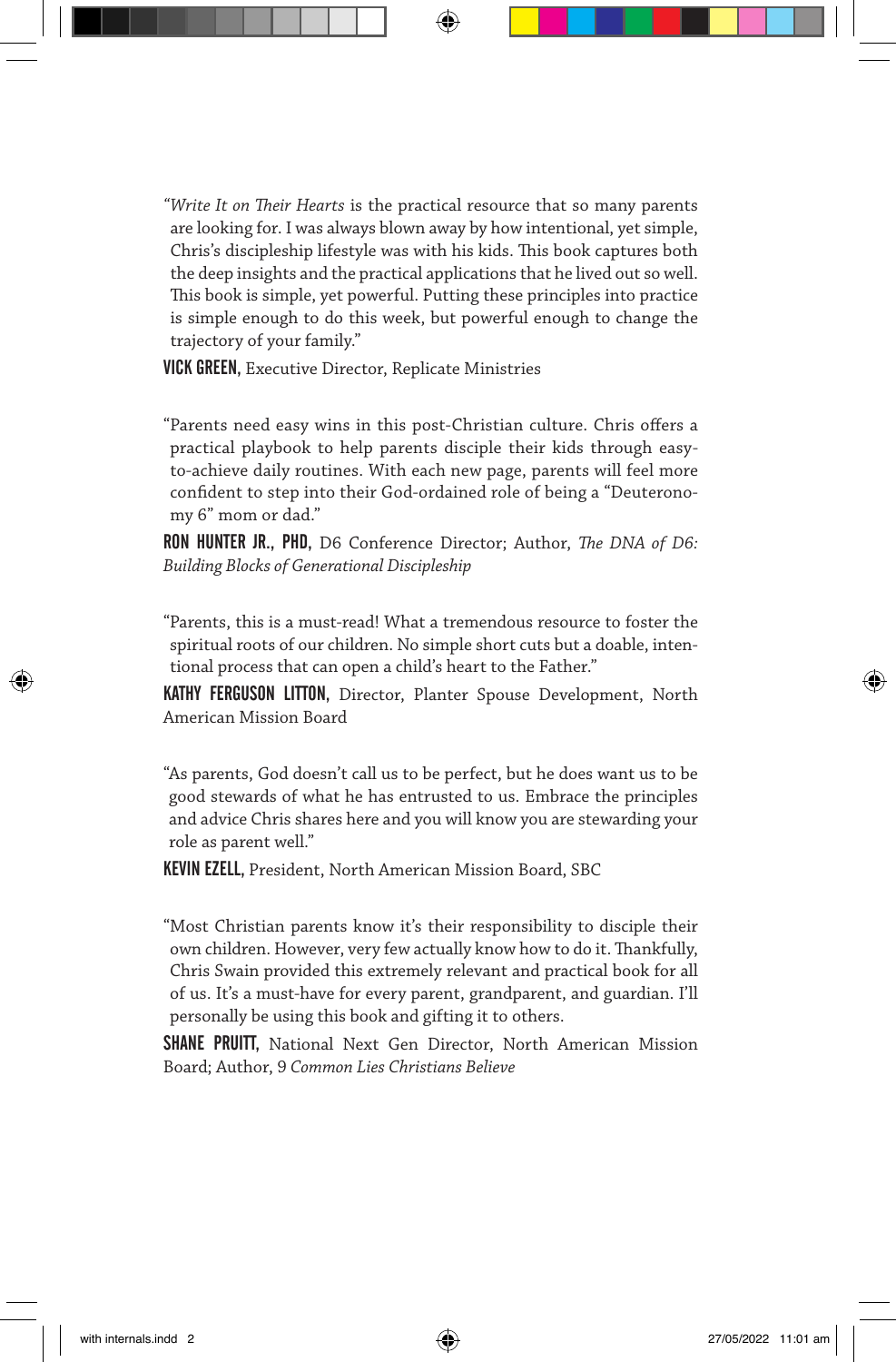"Write It on Their Hearts is a clear example of Chris's dedication and commitment to helping families raise their children to love and follow Christ. This book will serve as a great resource in parenting. Chris gives practical insights that are easy to follow while pointing parents to the Father's love."

ERIC GEIGER, Senior Pastor, Mariners Church, Irvine, California

"You will want to read *Write It on !eir Hearts* and put what you learn into practice. In doing so, you are making an eternal impact and leaving a legacy with the children the Lord has entrusted to you."

KANDI GALLATY, Author, *Disciple Her*

*"Write It on !eir Hearts* is the most clear, accessible, and practical book written to help parents disciple their kids. Through this book Chris and Melissa will help you understand how to build relationships with your kids that lead to eternal impact."

BEN TRUEBLOOD, Director, Student Ministry, Lifeway Christian Resources

*"Write It on !eir Hearts* isn't just a great book; it's a necessary read for every parent. In a world demanding your attention, you're reminded to chase after what matters most—what matters for eternity. A must-read for every parent who is serious about raising Jesus-loving disciples."

JERRAD LOPES, Founder, Dad Tired

"Many parents do not know how to disciple their own children. Yes, we need to invite parents into a spiritual awakening in their own lives. And we need to call them to lead and disciple their children. But the very next step must be *showing* them, in a practical way, *how* to actually do that. That is what Chris and Melissa Swain have done."

RICHARD ROSS, PHD, Senior Professor, Southwestern Baptist Theological Seminary

"In Write It on *Their Hearts*, Chris and Melissa help parents like me (a mom who feels like I have no idea what I'm doing) to navigate a tough and weighty calling. They cut through the fog of nebulous 'I shoulds' and stick to Scripture, offering ways for us to engage with our kids over the long haul. What a gift this is for parents like me, who need biblical wisdom and practical ideas."

KRISTEN WETHERELL, Author, *Humble Moms* and *Hope When It Hurts*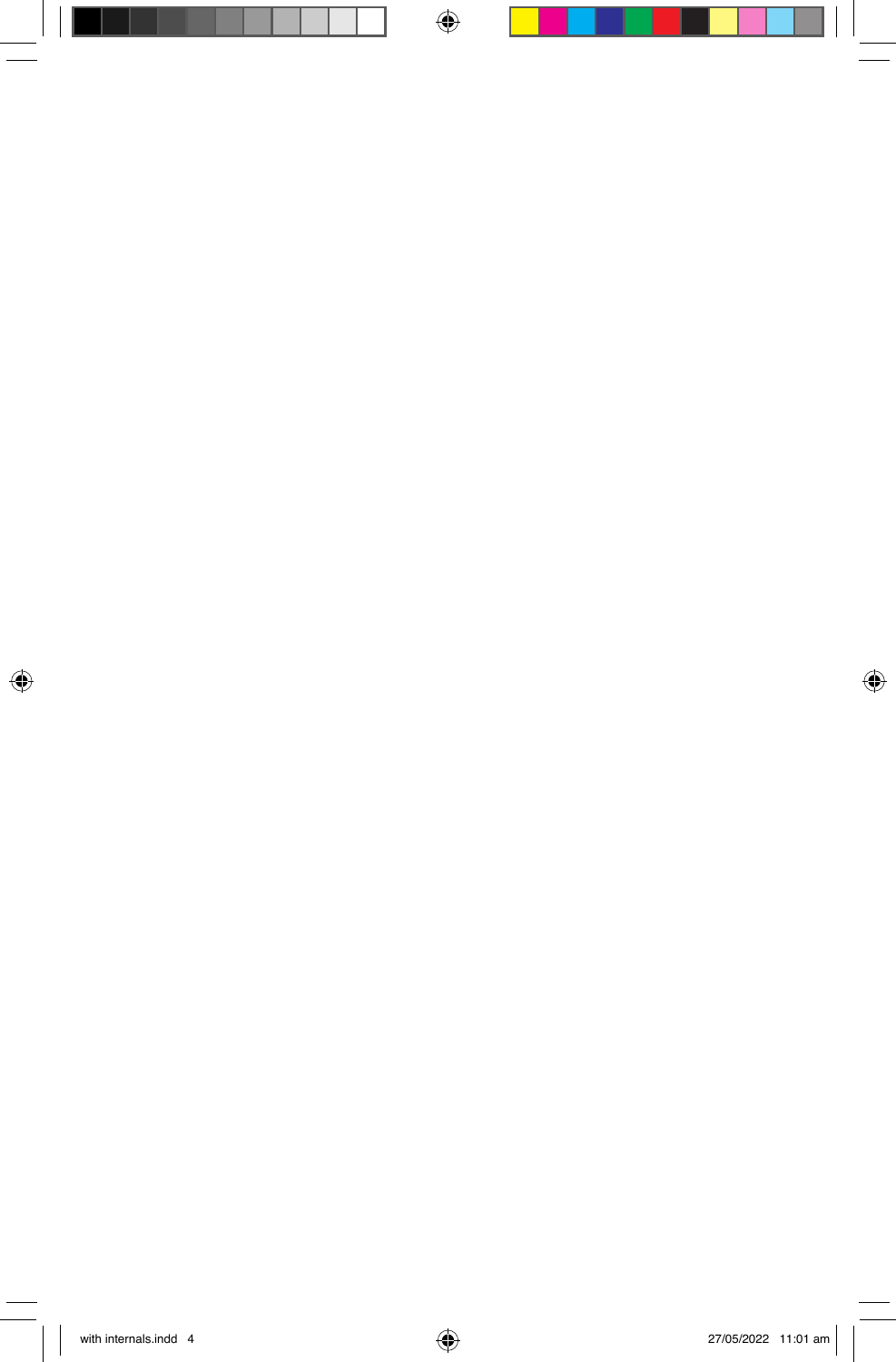# WRITE IT  $\sqrt{2}$ ON THEIR HEARTS  $\mathbf{z}$  and  $\mathbf{z}$ d

### Chris Swain WITH Melissa Swain

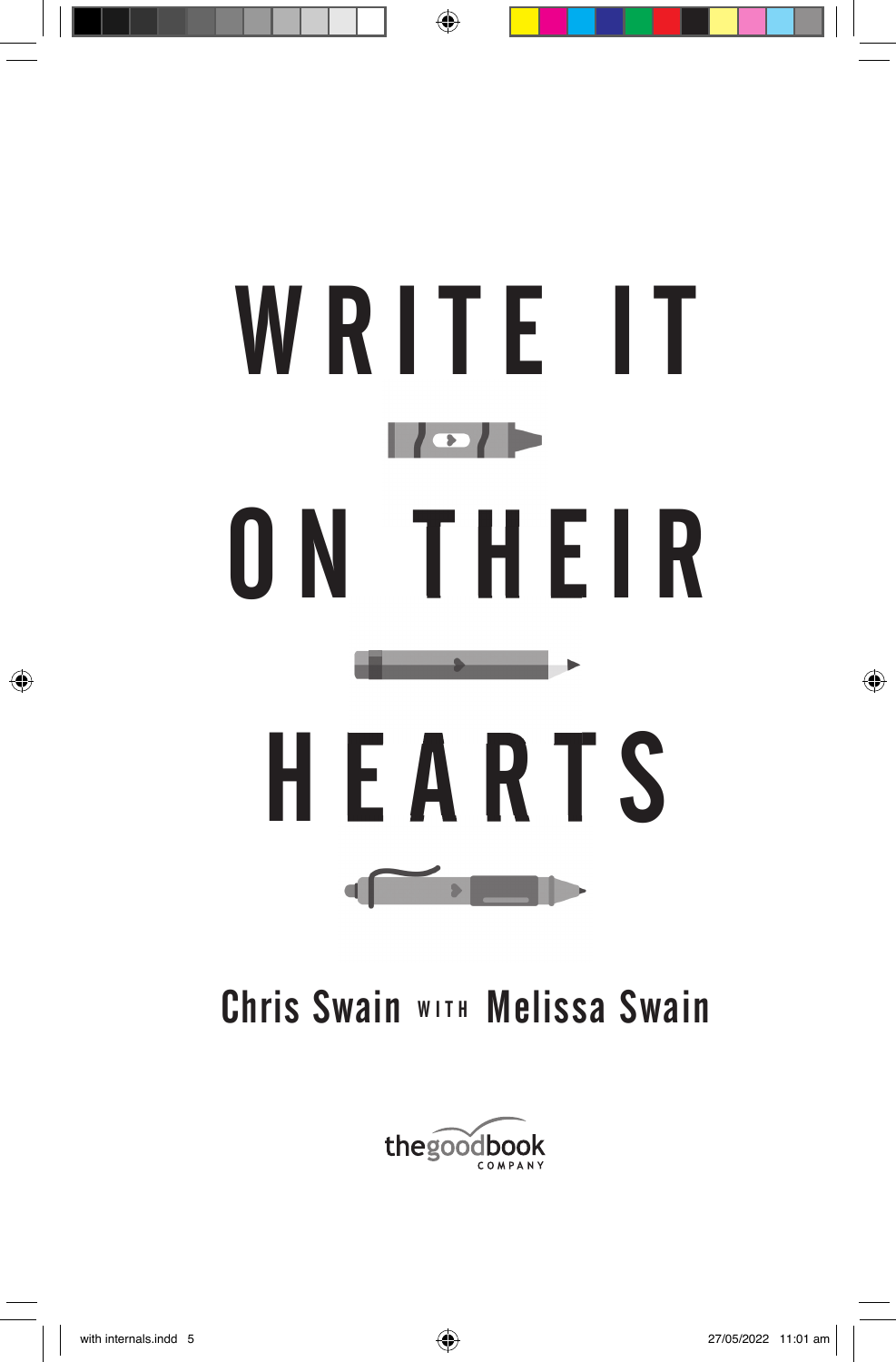Write It on Their Hearts © Chris Swain, 2022

Published by: The Good Book Company



thegoodbook.com | thegoodbook.co.uk thegoodbook.com.au | thegoodbook.co.nz | thegoodbook.co.in

Unless otherwise indicated, Scripture quotations are from The Christian Standard Bible. Copyright © 2017 by Holman Bible Publishers. Used by permission. Christian Standard Bible®, and CSB® are federally registered trademarks of Holman Bible Publishers, all rights reserved.

All rights reserved. Except as may be permitted by the Copyright Act, no part of this publication may be reproduced in any form or by any means without prior permission from the publisher.

Chris Swain has asserted his right under the Copyright, Designs and Patents Act 1988 to be identified as author of this work.

Cover design by Faceout Studio Art direction and design by André Parker

ISBN: 9781784987749 | Printed in India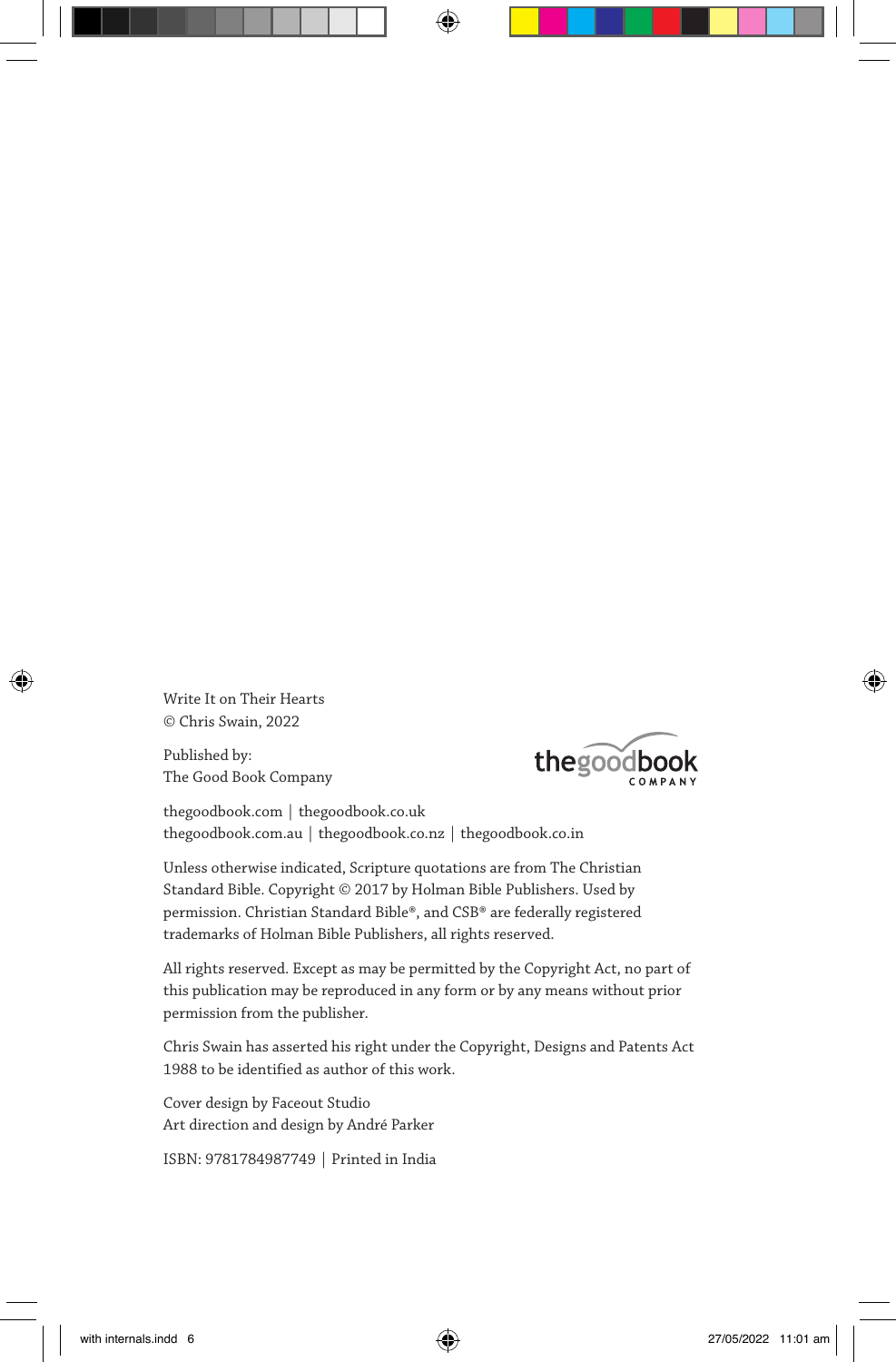*Caedmon and Honor, Run hard after Jesus, no matter where it takes you.*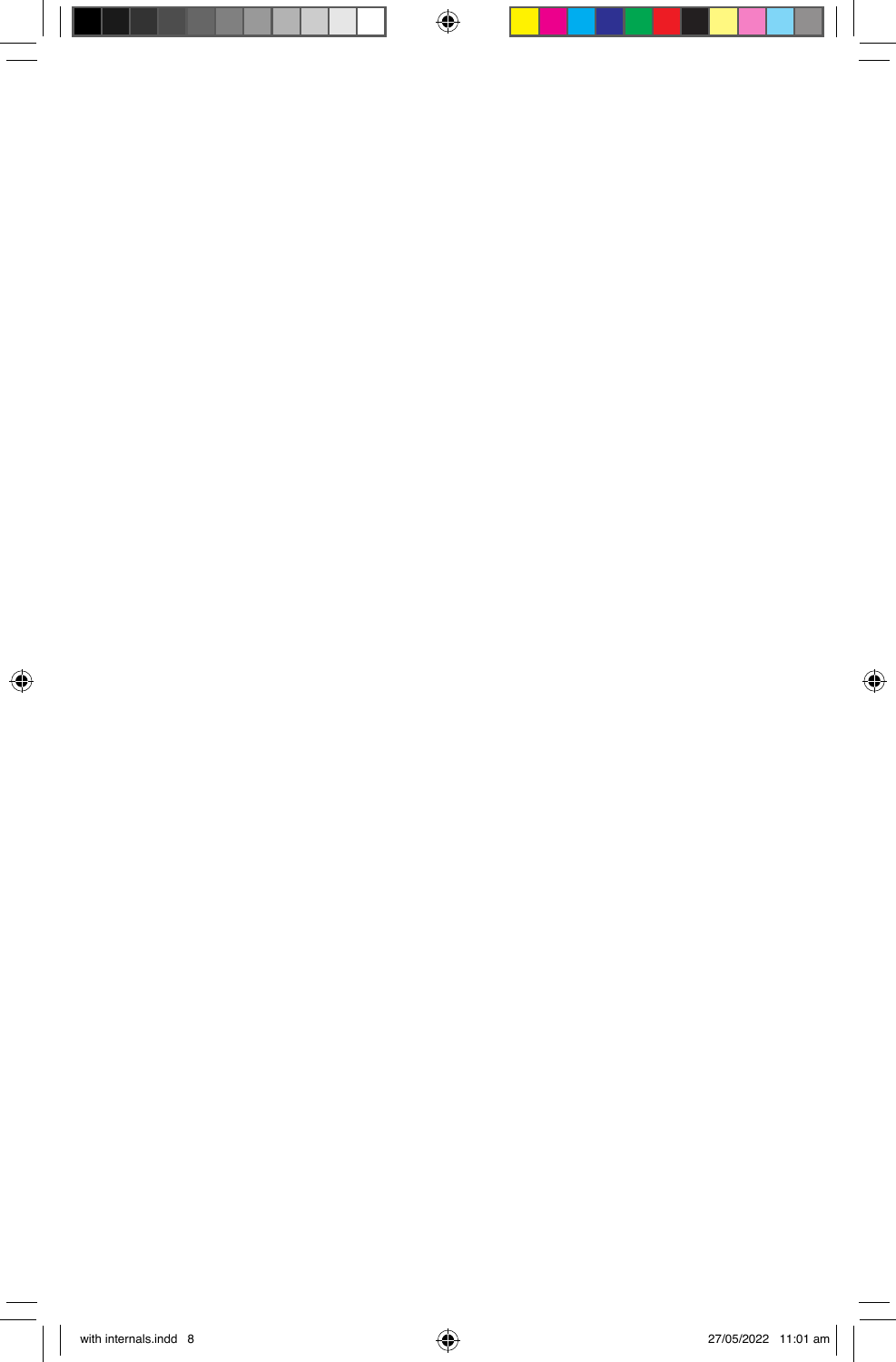# **CONTENTS**

| Foreword by Robby Gallaty                                                                           | 11  |
|-----------------------------------------------------------------------------------------------------|-----|
| Introduction: Who Is Discipling Your Children? 15                                                   |     |
| 1: A Crockpot, Not a Microwave<br>Disciple Them Like Jesus                                          | 29  |
| 2: Tea Parties, Jiu Jitsu, and the Most<br><b>Important Thing</b><br><b>Show Them You Love Them</b> | 43  |
| 3: It's Time for the Talk<br>Teach Them to Pray                                                     | 57  |
| 4: Somedays Never Come<br>Connect with Them                                                         | 71  |
| 5: The Book Is Better<br>Teach Them to Read the Bible                                               | 85  |
| 6: Over and Over Again<br><b>Hold Them Accountable</b>                                              | 101 |
| 7: The Hardest Work You'll Ever Do<br><b>Teach Them to Rest</b>                                     | 117 |
| Your Family Discipleship Plan                                                                       | 131 |
| From Our Family to Yours                                                                            | 143 |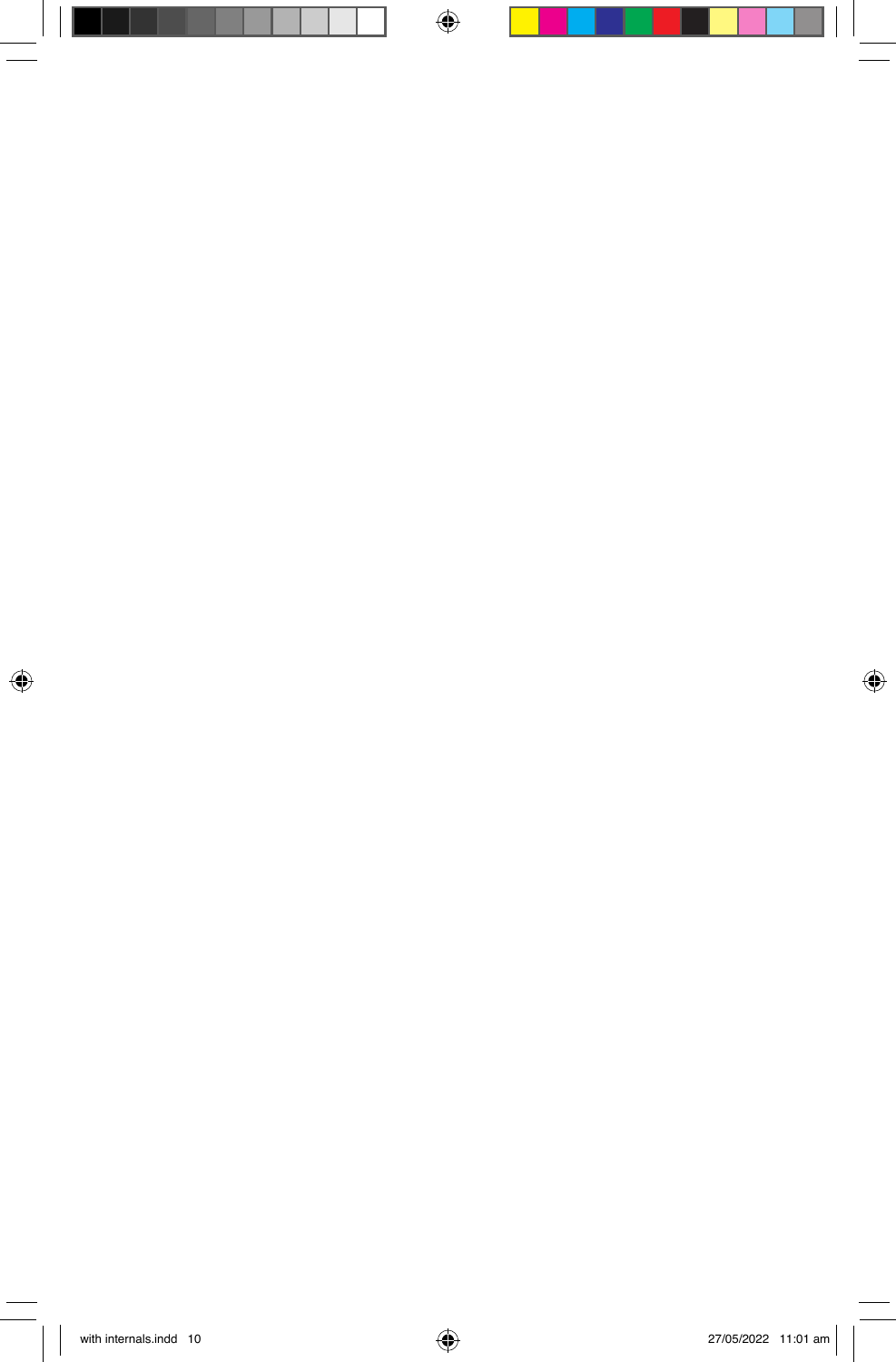### Foreword

*By Robby Gallaty*

E posefully. Everything he did was intentional.  $\blacksquare$  veryone who was friends with Chris knew he lived pur-

Whether it was learning a new hobby, researching a leadership-development tool, finding a new fishing lure that worked, or perfecting a card trick—all things we both loved—he was fully invested, which is why we got along so well. One responsibility he focused on more than most was discipling his family at home. Our staff would say often, "If I was half the dad Chris was…," or "I really need to do with my kids what Chris is doing with his."

Two years ago, I lamented to Chris about the lack of discipleship resources that would help parents to invest in their children. "We need someone to write about how to disciple children," I said. "We need someone to write the book who is actively practicing what he preaches." The person that came to mind was him. He disclosed, "I didn't tell you this yet, but I've been working on a manuscript outline for the past few months." I couldn't think of anyone better to provide a guidebook for discipling.

Writing can be a chore for many; however, *Write It on Their Hearts* was not for Chris. Regularly, I would walk into his office to find a new picture, diagram, or acrostic on his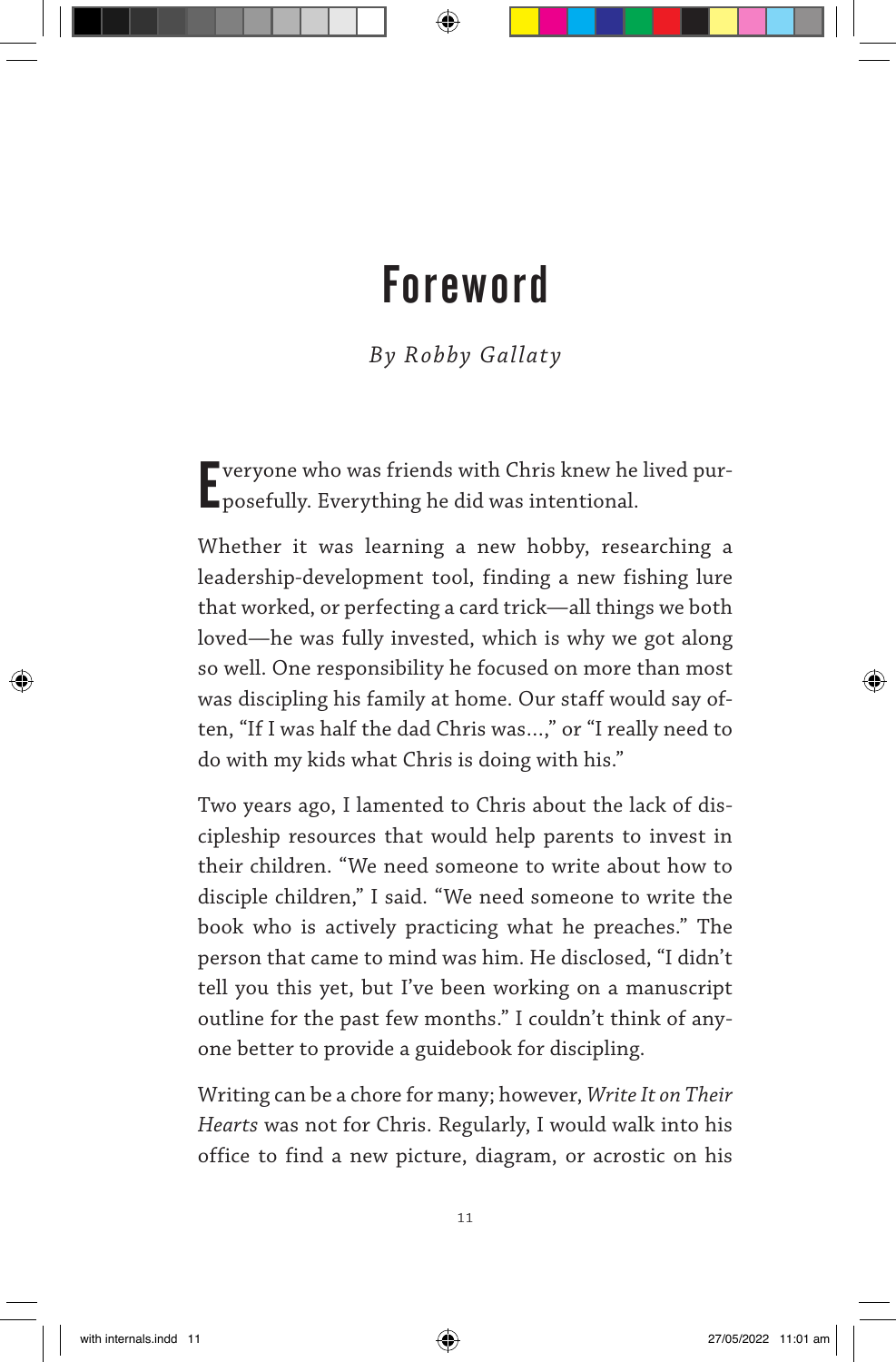whiteboard. "Hey, do you have a minute for me to run this by you?" was a consistent phrase I heard. The writing process was life-giving from the start. As with everything, Chris set deadlines for himself, normally months before the actual date to provide a margin for unexpected things happening. He set a goal to finish the manuscript by July 9, 2021. Why? His words were, "Pastor, that's the day before you leave for your month sabbatical. I want to get it in your hands to read and comment on while you're away." Neither of us knew at the time how important that completion date would be.

On July 9, while both of our wives were out of town with our children, Chris and I had planned to go to a local baseball game. Just before he was to arrive at my house, I got a call that he was being rushed to the ER. We spent the next six days at the hospital day and night, praying and waiting for Chris to come out of the non-responsive state he was in. People from all over the country texted, emailed, and called to say they were praying alongside us for a healing miracle. On July 15, God answered our prayer by giving Chris the ultimate healing in heaven.

Even though he's been gone for months now, I think about him every day. I still can't comprehend why God would take my best friend prematurely. I don't know if I will ever understand it this side of eternity, but that doesn't minimize my trust in God's sovereign plan.

Even though Chris is not with us anymore, these final words will continue to impact lives for years to come. Everything Chris believed about not wasting one's life, making the most of the time we have, and leaving a legacy long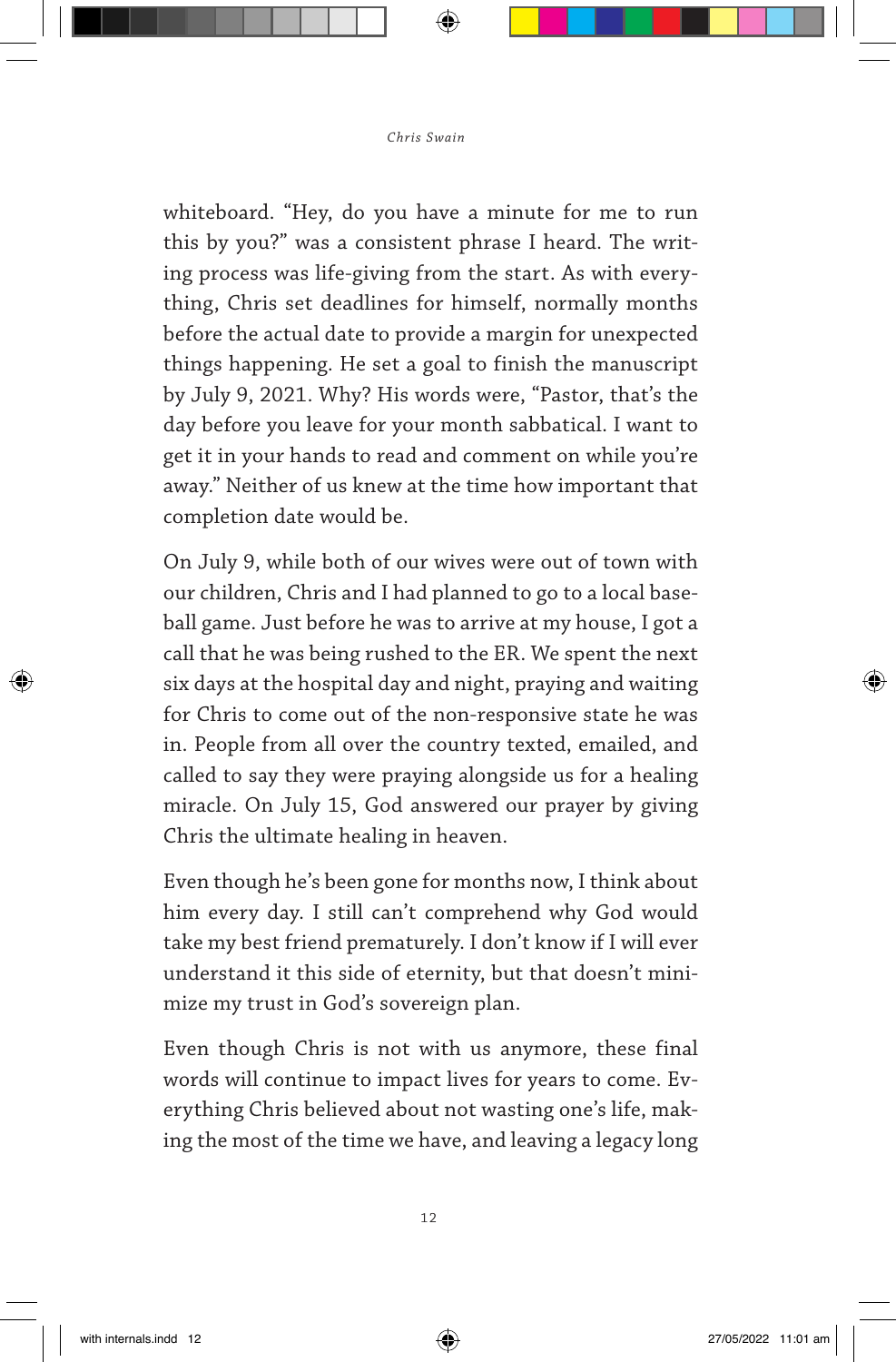after you're gone was realized on July 15, the day he went to be with Jesus. He practiced everything he presents in this book. He didn't write as an ivory-tower theologian, propped up in a monastery, secluded from the world. No, he shares from experience, as a fellow pilgrim on the journey of parenthood, figuring it out along the way.

What you have in your hands is not just a resource to read and put on a shelf. It's a manifesto Chris and his wife, Melissa, lived by. From the vantage point of someone with a front-row seat to the principles in action outlined in this book, I can attest to the impact they have made in his family and mine.

> *Robby Gallaty, Pastor, Long Hollow Church December 2021*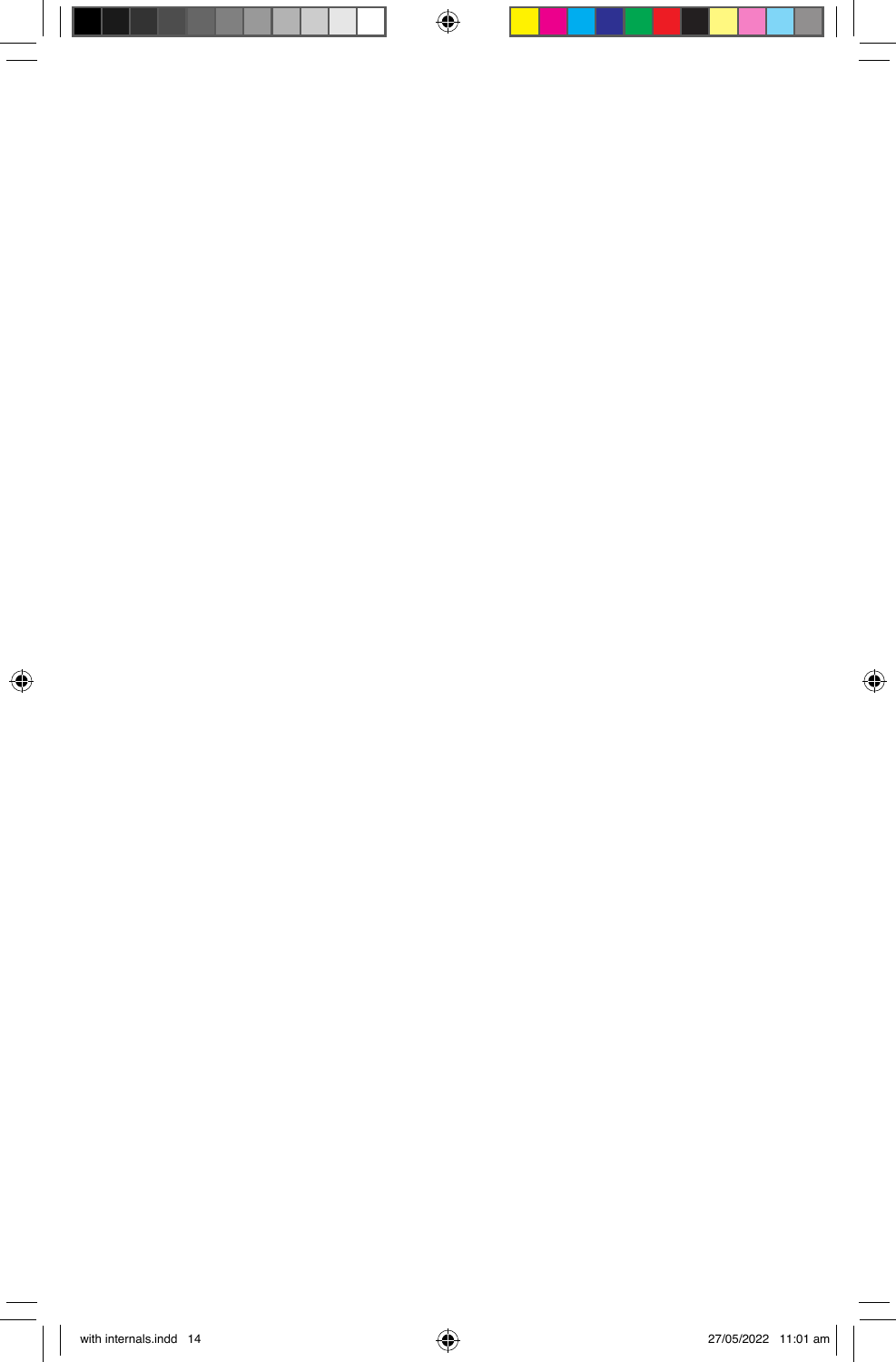## Introduction

*Who Is Discipling Your Children?*

What's so hard about being a parent? As a youth pastor, I asked myself this question often. I would encourage the parents of my students to raise their children well. To instill biblical principles in their lives. To bring them to every church event possible. I told parents, "You are the primary disciple-maker in your kid's life." And I believed it. I told every parent I connected with that if they just did a few simple things, they would be successful.

I remember the looks on parents' faces when I would tell them just how easy it was to lead their children to be like Jesus. These parents looked at me with exasperation, others looked incensed, and some looked at me with pity in their eyes. Every once in a while, a parent would say, "Chris, some day when you have kids, you'll understand why it's not that easy." I would just nod for that parent, but inside, I was disagreeing. It couldn't be that hard, I worked with kids all day every day, I knew how it worked. Then that "someday" arrived. My first child was born.

As I held my brand-new baby boy in my arms, I thought about the future. What if I made a mistake with him? What if I drove him to a life of disappointment or failure? What if all the things I had said and taught as a youth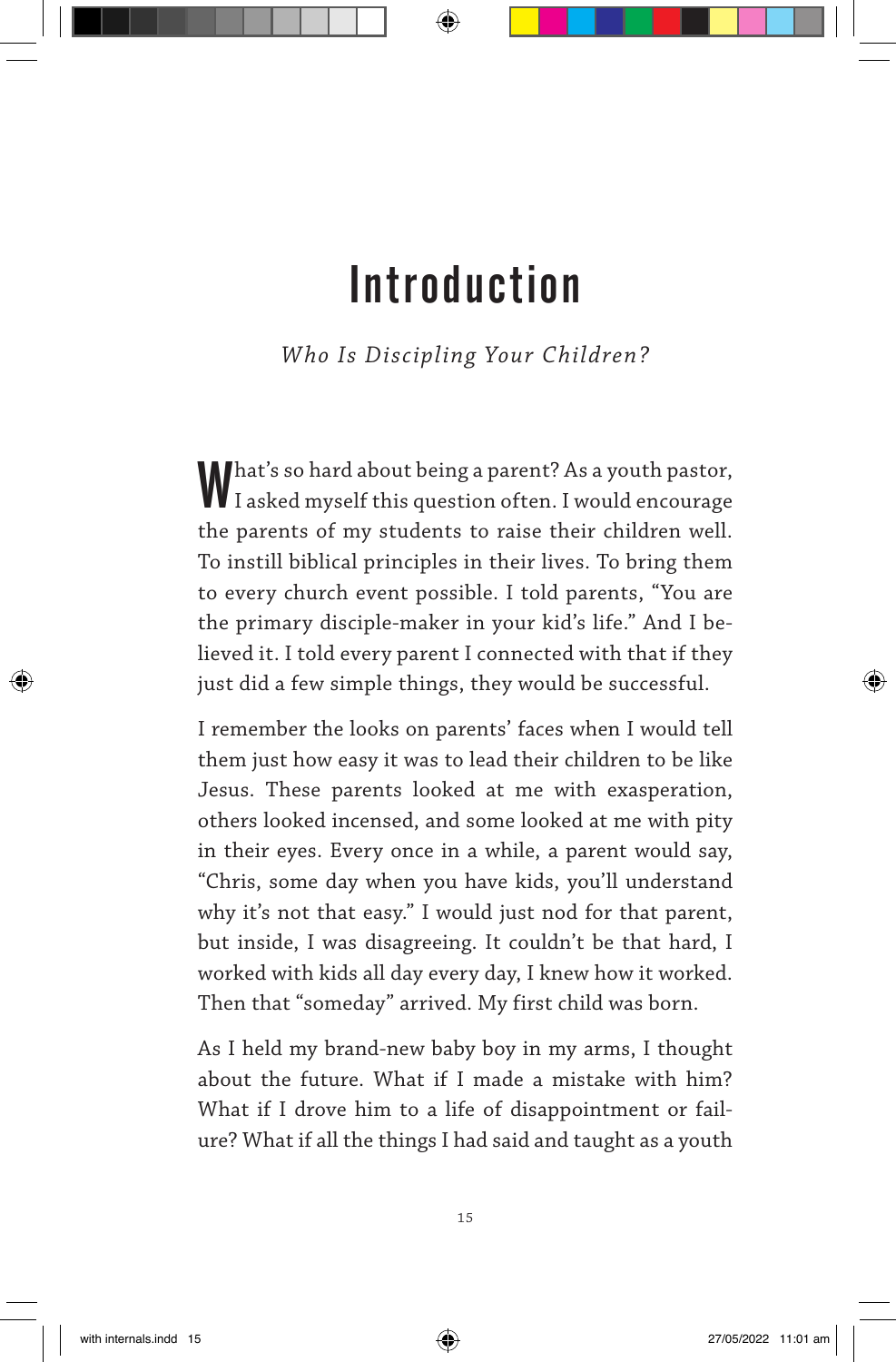leader weren't enough? Could everything I believed about raising Christ-centered kids be theory alone? The faces of those parents haunted me as my heart raced. I wanted to go back in time and slap myself. The sudden realization that I knew absolutely nothing about being a parent set in. I was clueless. What was God doing putting me in charge of a living, breathing human being? If there had been a camera in the delivery room, it would have zoomed in on my face to highlight my misguided understanding of the weight of parenthood.

Since that momentous day, I have gained a greater understanding and appreciation of the challenges parents face. Raising my own children, a teenager and an elementaryaged child, has exposed me to both sides of the coin. It is definitely not easy. There is no shortcut. If we want to lead our children to Jesus and for them to be like Jesus, it will take work. But there is so much more to it than that. Ultimately, it comes down to some good news and bad news.

Let's start with the bad news. Being a parent is tough. Let that understatement sink in. You are in charge of another human. The highest of highs and lowest of lows come at you on a daily, if not hourly basis (ok, for real, minute by minute). The blessing and the agony of parenting are oars in the same boat. One minute they're melting your heart with macaroni art, the next minute they're melting your favorite plant in the firepit out back. Children don't come with a how-to manual. There is no pause button for this season of life. There is no helpline, no tech support. God blesses you with a child and entrusts that child's care and well-being to you.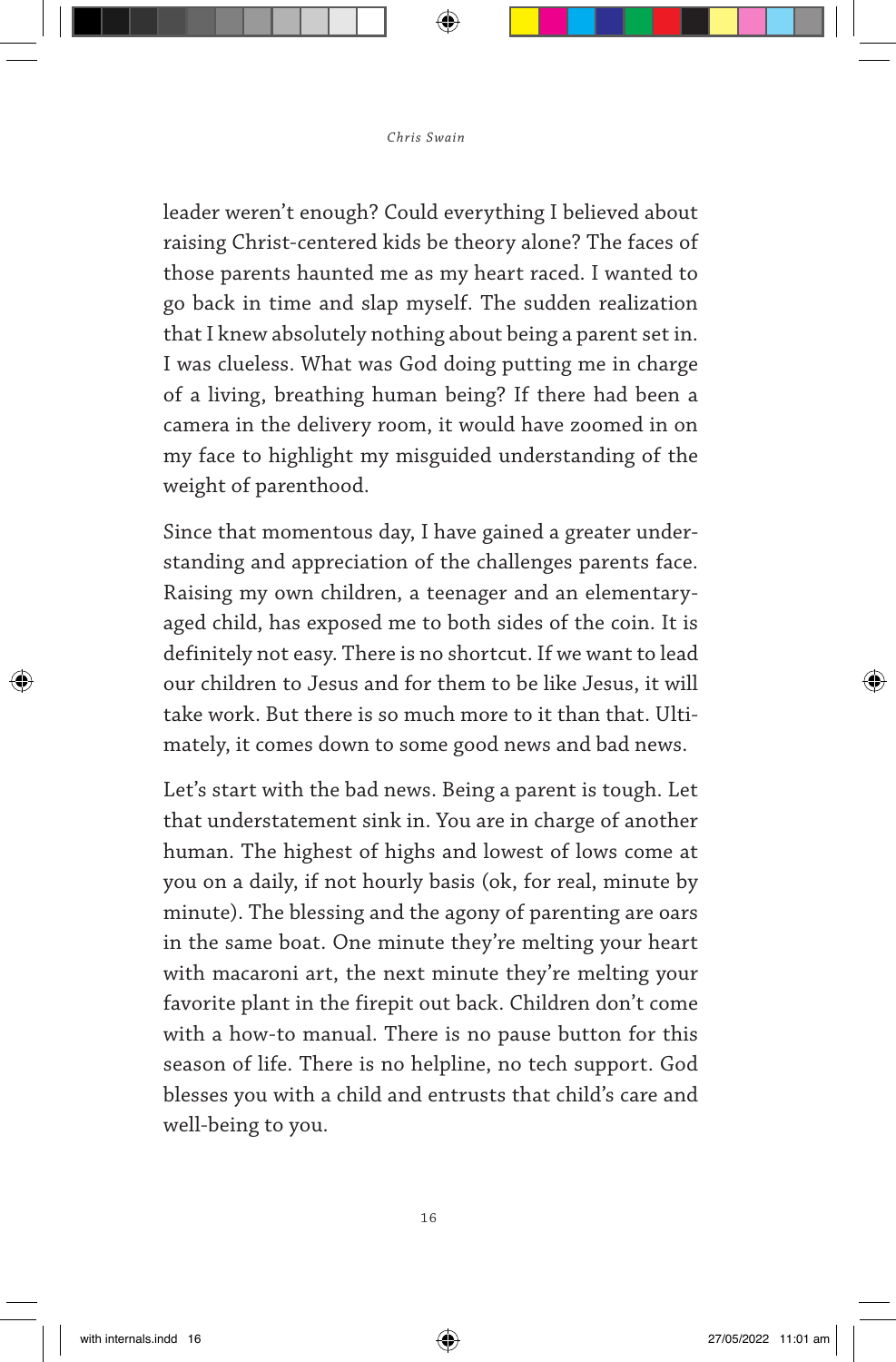Parenting is tough but add to that the difficulty of being a Christian parent in a post-Christian culture. Even the easier elements of parenting are dialed up to the highest difficulty in this day and age. Teaching your children to walk pales in comparison to teaching them to walk with wisdom in a world flooded with foolishness. Likewise, teaching your children to talk, and use proper grammar is child's play compared to teaching them to be slow to speak, and to do so with grace and humility amidst the godless banter of modern media.

This post-Christian culture is a monumental challenge, but it is nothing new. Thousands of years ago, the world's greatest ruler set out to conquer Jerusalem. He had the largest army, the greatest tactics, and all the resources he would need to accomplish the task ten times over. But instead of overwhelming the city with force, he did something very different. He came bearing sacrifices to Jehovah.

Alexander the Great used a brilliant method to conquer the culture.<sup>1</sup> He didn't come to destroy the societal norms and traditions; he came to celebrate them. But there was a caveat: he introduced exciting new elements to the mix. Mr. The Great was ok with whatever it is you held as important, he just wanted to share some intriguing new stuff that your people were sure to love. And by doing so, he introduced four specific means by which he ultimately integrated you into his empire.

#### 1. Entertainment

Theater and the arts were a critical piece of Alexander's strategy. Popular culture crafted shared experiences that fostered a new mindset in the hearts of the people.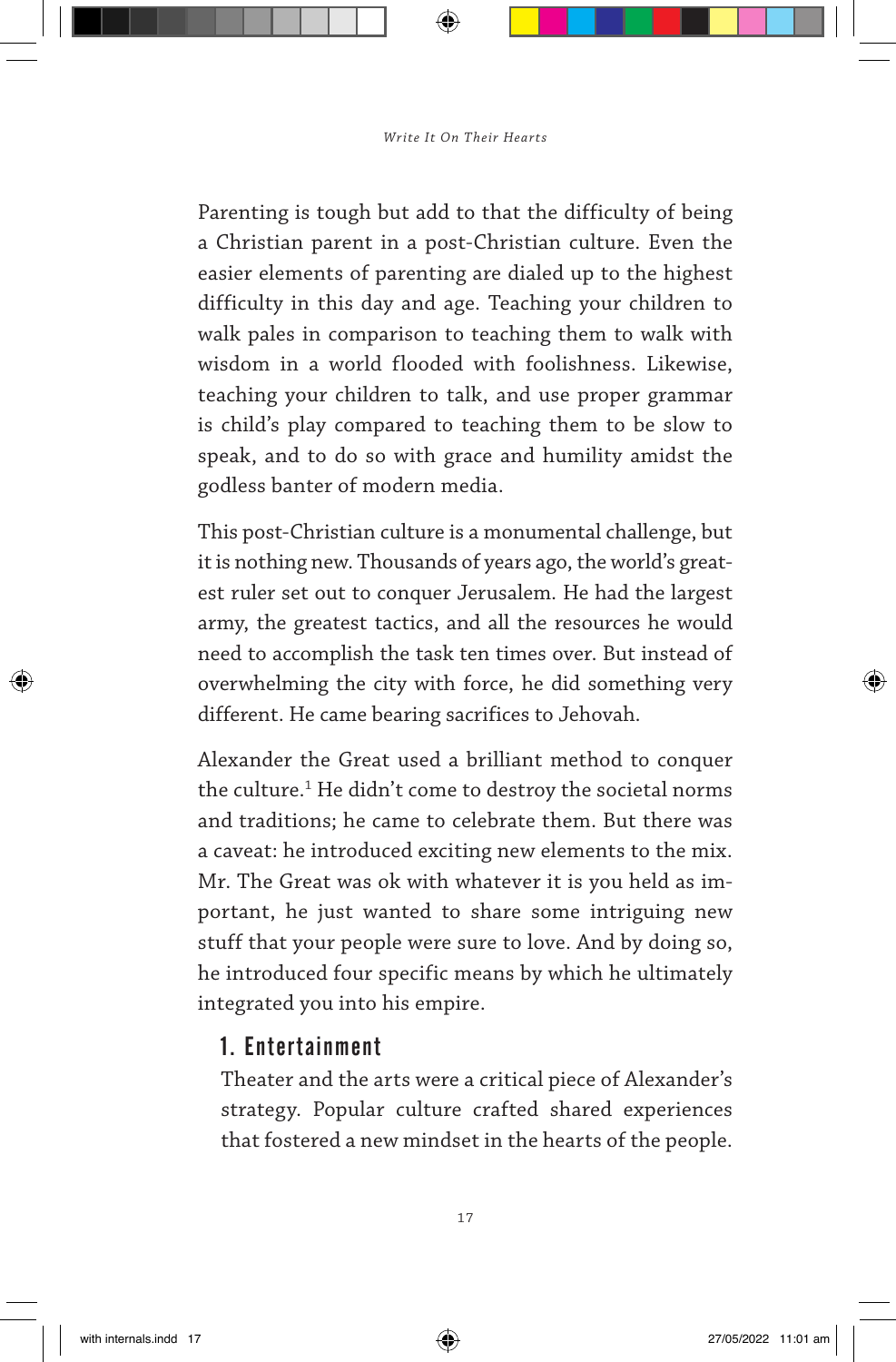While often indirect, entertainment is most commonly a commentary on culture. The real question is, who is crafting the commentary, and what are they trying to say through it?

#### 2. Information

In our modern world, we have access to information instantly. We can quickly access even the vaguest information within seconds on our phone or device. But in the time of Alexander the Great, things moved much slower. Couriers had to deliver messages from town to town. Often, critical information would take days or weeks to reach various cities. It isn't hard to imagine the power someone could wield if they had control over this information network. We see it in our world every day. What news channel do you trust? Whose version of the news is more accurate? We typically like our news filtered by whoever leans our way politically. But Alexander was in control of the news quite literally. Not only could he determine when people heard what was going on, he could also shape the narrative.

#### 3. Sports

Imagine the children gathering to listen to the rabbi consistently, their free time filled with elements that engrained what it meant to be Jewish. When Alexander the Great brought sports into the culture, the focus shifted from things of eternal consequence, to the story about the fastest runner in all the known world. As an avid lover of football, it is all too easy for me to see how the insignificant pastime of sports can occupy my thoughts and lead to distraction. I'm not trying to create a feeling of guilt here, but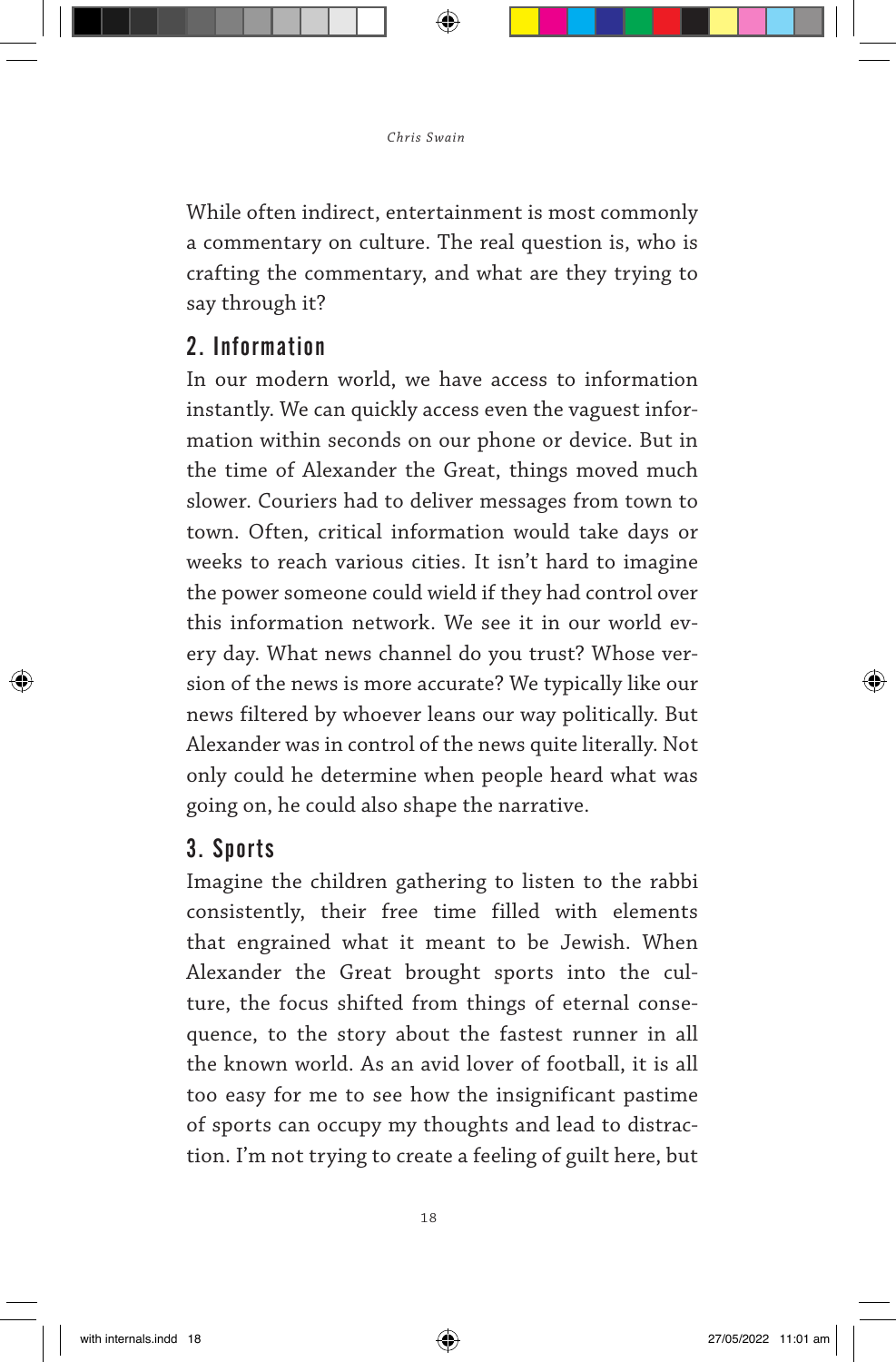perhaps you too can sense the ease with which things like sports can affect a culture.

#### 4. Education

When children learned in Jerusalem, they learned of their heritage. They were taught the Torah (the first five books of the Bible) as well as important moves of God through the ages. Alexander didn't tell the people to stop teaching these things; he simply brought new information to add to the mix. What about the other gods celebrated across multiple cultures? Alexander encouraged those as well. Education shapes children's minds, that is no surprise. But when education is institutionalized, there is always a narrative framework by which educators work. We must again ask the question, who controls this narrative? Alexander knew that if he could reach children, generations to come would move farther away from their existing culture to embrace his new one.

Alexander the Great's method for assimilating cultures was so effective that he became one of history's most powerful rulers. It doesn't take a genius to look at our current post-Christian culture and realize that perhaps we too have been enveloped in a modern version of Hellenism. For parents trying to raise disciples of Jesus, we must be hyperaware of the methodology of the enemy to distract and derail us. We live in a vulture culture that has an agenda to prey upon our children. It is subversive, and it is effective. And guess what, it only gets more challenging! (Stay with me. The good news is coming!)

68% of Christians make a decision to follow Jesus before they turn 18 years old. That means the chances of your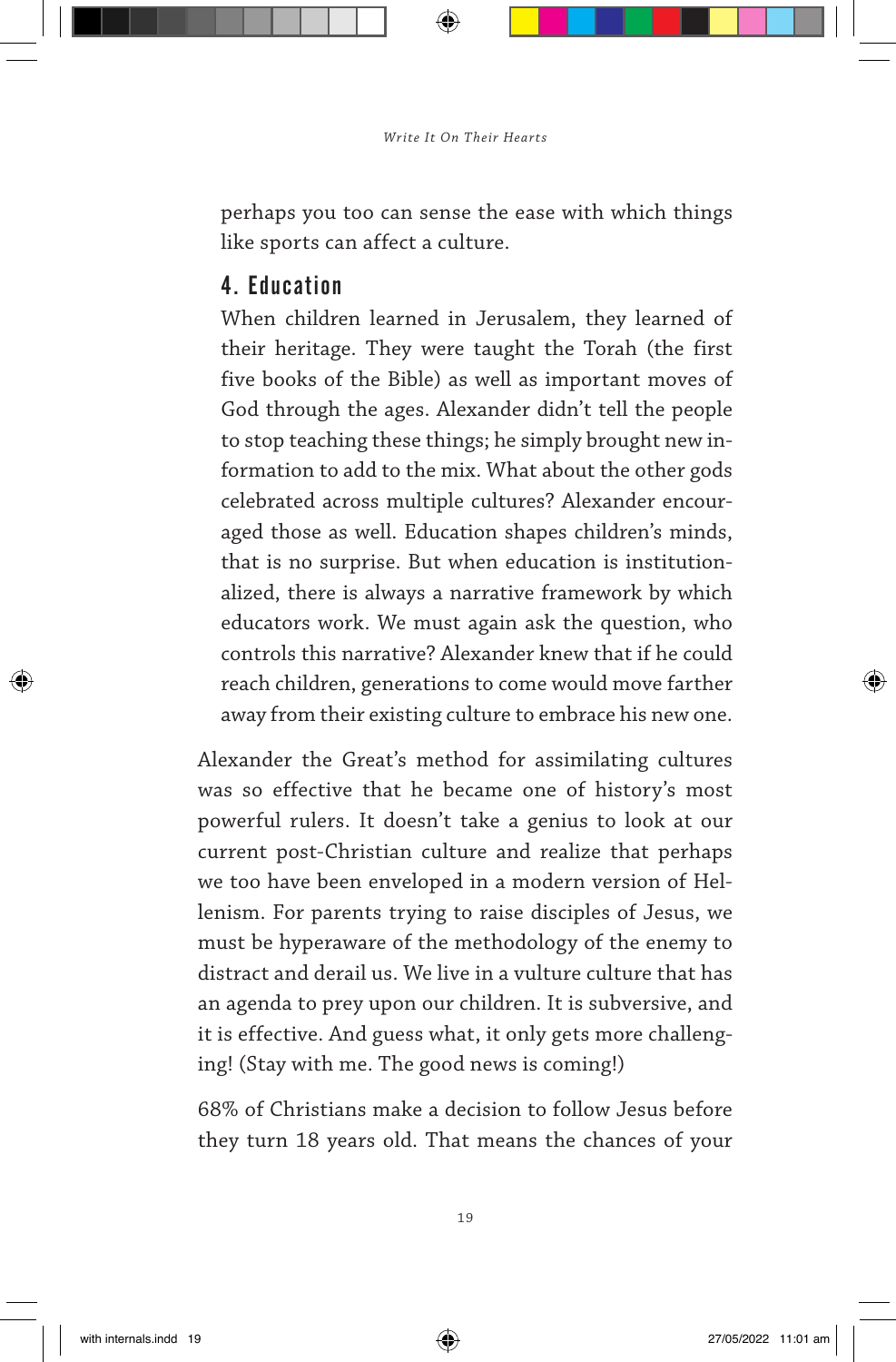child following Jesus after they leave home decreases dramatically. Knowing this, the challenge to lead our children to follow and be like Jesus is even more critical. This is especially poignant when we look at the timeline we have with our children. Think about your children's time with you. You'll get about 6,570 days with your children before they turn 18. 5,840 days before they get their driver's license. 4,380 days before they hit the teenage years. 2,190 days before they start school. 365 days before our children learn to walk. I don't know where you are in this timeline but if it's anywhere after your child is born then you have even less time to get intentional. Look at this time chart:



DAYS BEFORE CHILD IS GROWN

If that visual doesn't get your mind racing and your heart beating faster, then you've got it together more than most. At the time of writing this, my children are 14 and 10. Realizing I only have a few more years to impact my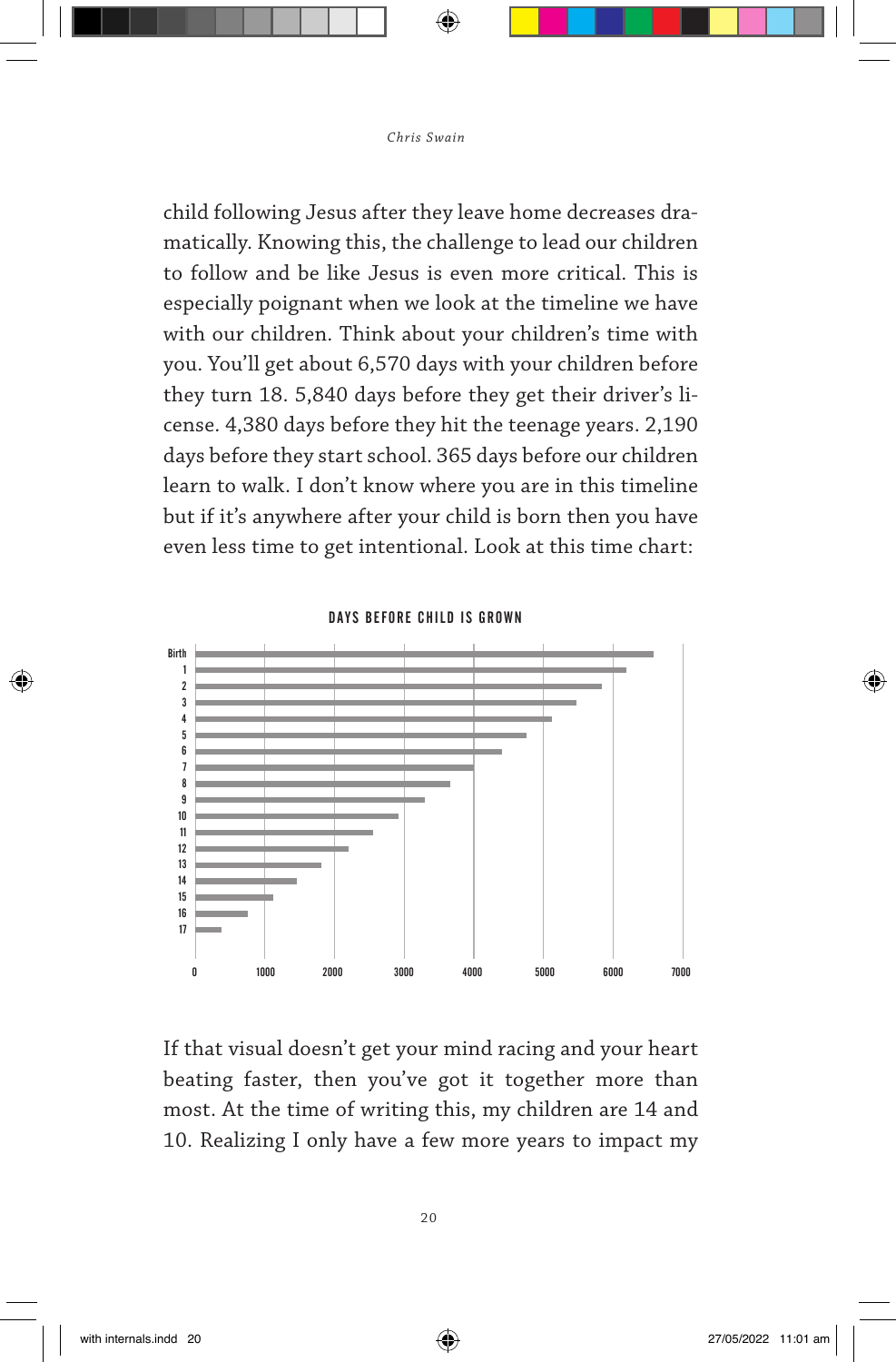oldest child is mind blowing. Just yesterday it seems he was learning to ride his bike, and, in a year, he will be getting his learner's permit to drive a car! Lord, help us!

Take a moment and reflect deeply upon this time chart. Perhaps, like me, you have a teenager, and you see just how much less time you have ahead. Maybe you have a newborn, and it feels like you have all the time in the world. Over my years in ministry, parents have told me again and again, "Don't take your time for granted; it flies by!" I cannot reiterate that truth to you enough. Maybe you already understand how critical each moment is with your children. The challenge is that, in the moment, we rarely feel the pressure of losing time. It's only when we reflect back that we realize how short these years are.

When it comes to the little time we have with our children, we must strike a balance between being overbearing and ever-present, and becoming apathetic. One way to keep things in perspective is to map out the milestones in our children's lives. This way we can have more intentional clarity when we engage with our children. Set a reminder on your calendar to look over milestones on your horizon. Think about key moments like your child getting a phone or moving from elementary to middle school. Being more aware of these times will help you lean into them as they happen.

Parents are facing a vulture culture that uses the Hellenistic tactics of Alexander the Great. As we have seen, we are also up against a time constraint. Additionally, there is a minimization of faith in our culture. If we analyze the top child-rearing values across American adults, we find that being responsible is number one. Hard work is number two.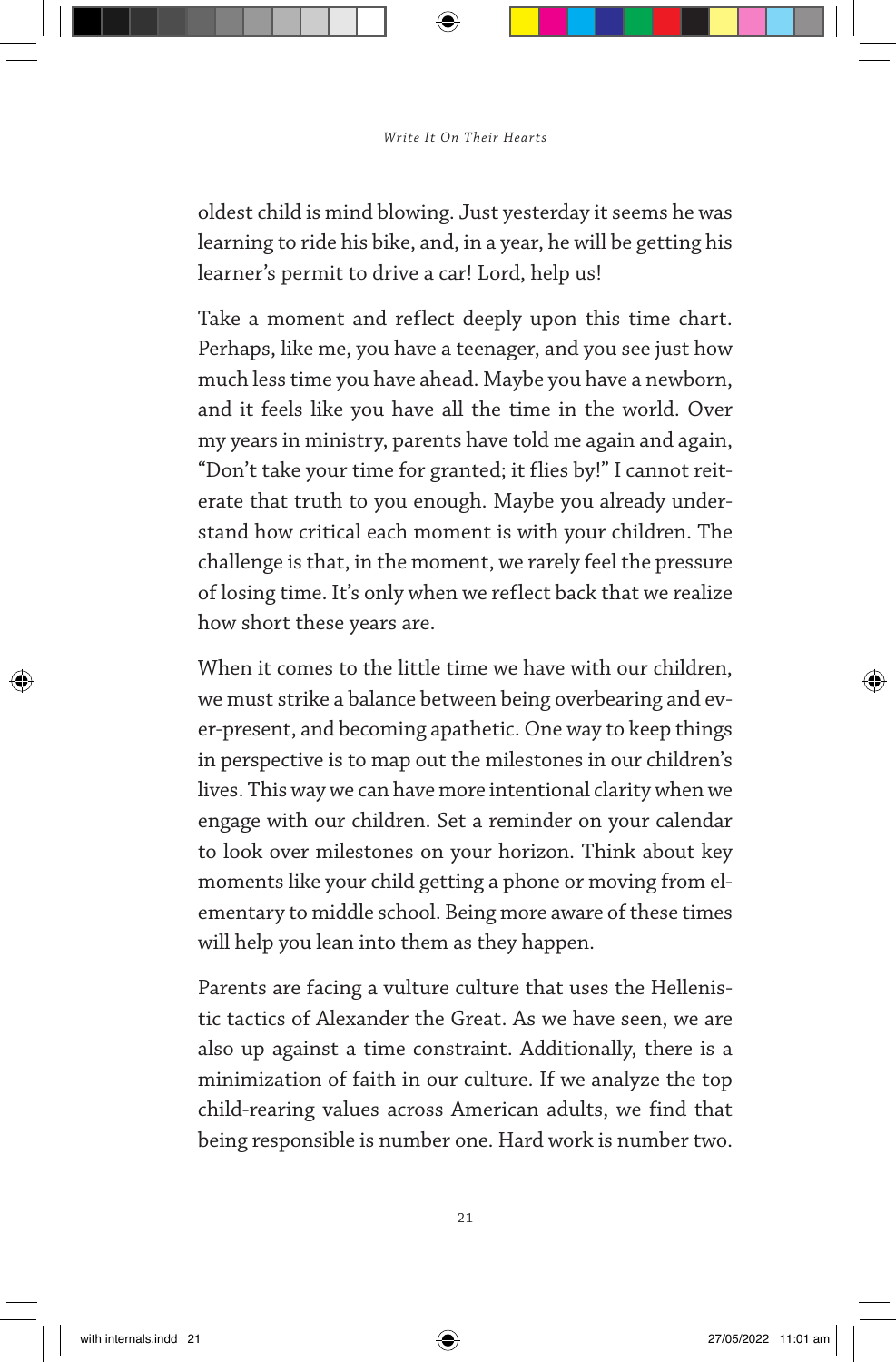And coming in third at just 30% of those polled is faith.<sup>2</sup> I guess we could celebrate the fact that faith is even on the list, but, in this day and age, that's not saying much. Over half of adults contend that Christianity is just one of many faith options, and they are more likely to pick and choose beliefs rather than adopt those of a church or denomination.3 So for many parents, faith is not a top priority for their children, and what faith they do have tends to be a buffet of preferential beliefs rather than foundational orthodoxy.

Let's get this straight:

- As Christian families, we are living in a vulture culture designed to integrate our children.
- We are up against a time constraint to lead our children to Christ.
- The culture's focus for our children is more about hard work than pursuing their faith.
- The majority of parents aren't modeling an orthodox faith worth following, anyway.

Yeah, like I said, let's start with the bad news. The odds seem stacked against Christian parents. It feels overwhelming. It may even seem insurmountable as you think of your own children. But don't despair and give up yet! The bad news is pretty bad, but the good news—well the good news is here to save the day.

#### A Person

The good news, parents, is this: we have hope. And not just any hope, but the hope of glory, Jesus Christ in us. While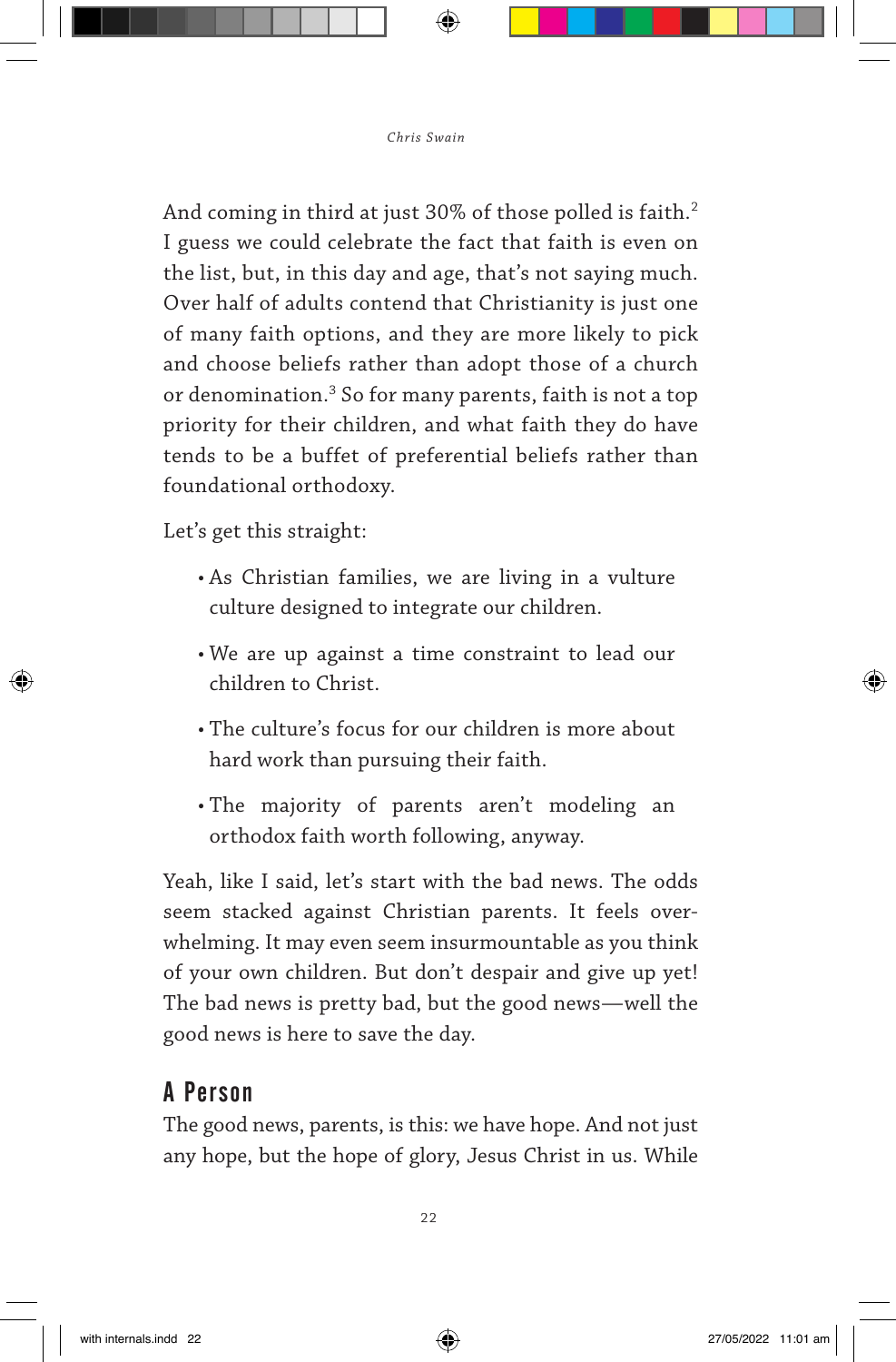there are no perfect parents, there is a perfect God. Jesus provides us with a purpose and a plan. So, while the odds aren't in our favor, Jesus is the one who makes the way for us to succeed. I'll take those odds any day.

Think about this: the first children ever born were not born in the Garden of Eden. They were born after the fall. That means there have been no perfect parents. God alone is the perfect Father. Presenting your children mature in Christ is the goal. The challenges pushing back against this goal are strong, but the apostle Paul wrote in Colossians 1:29, "I labor for this, striving with his strength that works powerfully in me." Jesus Christ—working in us—can and will accomplish his will; we don't have to go it alone. We don't have to hope it all works out. We can know that Jesus is at work in us and through us to impact our children. The Holy Spirit is at work empowering us to accomplish his will.

#### A Purpose

Here's more good news: we have a purpose. Jesus is very clear to his disciples in Matthew 28:18-20: "Jesus came near and said to them, 'All authority has been given to me in heaven and on earth. Go, therefore, and make disciples of all nations, baptizing them in the name of the Father and of the Son and of the Holy Spirit, teaching them to observe everything I have commanded you. And remember, I am with you always, to the end of the age.'"

Our purpose as parents is clearly defined here: we are to make disciples. That includes our children. I'd argue that, for parents, our children are our priority in making disciples. The Great Commission begins in the home. This is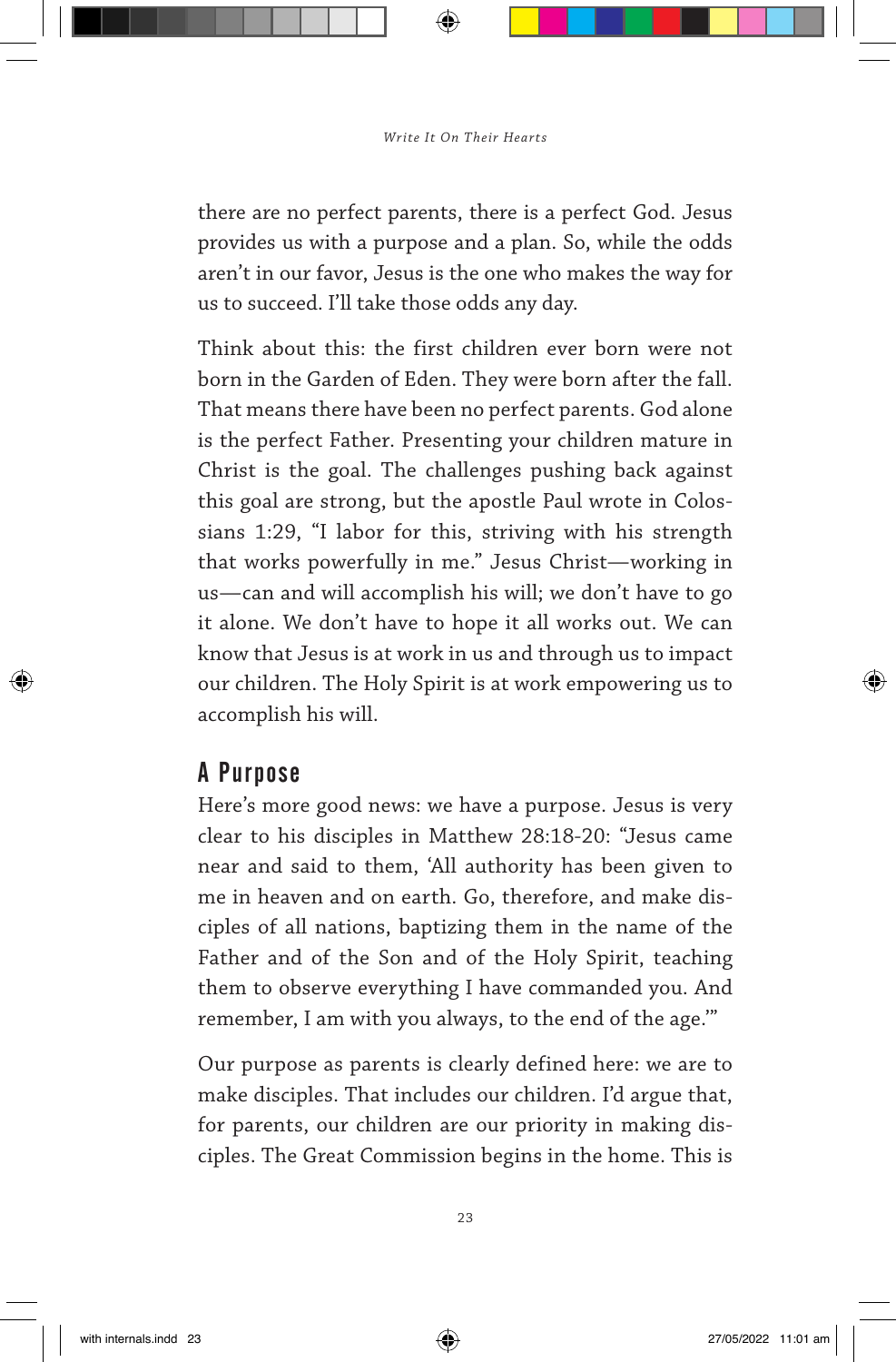the purpose each and every Christ-following parent must embrace. The person, Jesus Christ, gives us this purpose: to make disciples. That's good news.

We don't have to scour the internet looking for a reason.

We don't have to do any soul-searching in order to discover some deep truth.

We don't have to take an assessment to be told what our focus should be.

Jesus summed it all up in these two words: make disciples.

#### A Plan

The good news is we have a person in Jesus, who gives us a purpose in the Great Commission. That leads us to the last bit of good news: we have a plan. This book will walk you through the plan, but here it is in a nutshell: discipleship happens when we spend intentional time with our children. It is in these moments that God writes his word on their hearts. He does the writing, but we help create the atmosphere for this to take place. There are six key elements that Jesus modeled in his discipleship:

- 1. Love
- 2. Prayer
- 3. Connection
- 4. Scripture
- 5. Accountability
- 6. Rest

You will be able to develop a strategy that is custom-fit for your season of parenting. Remember the beginning of the chapter where I recalled my early days of youth ministry,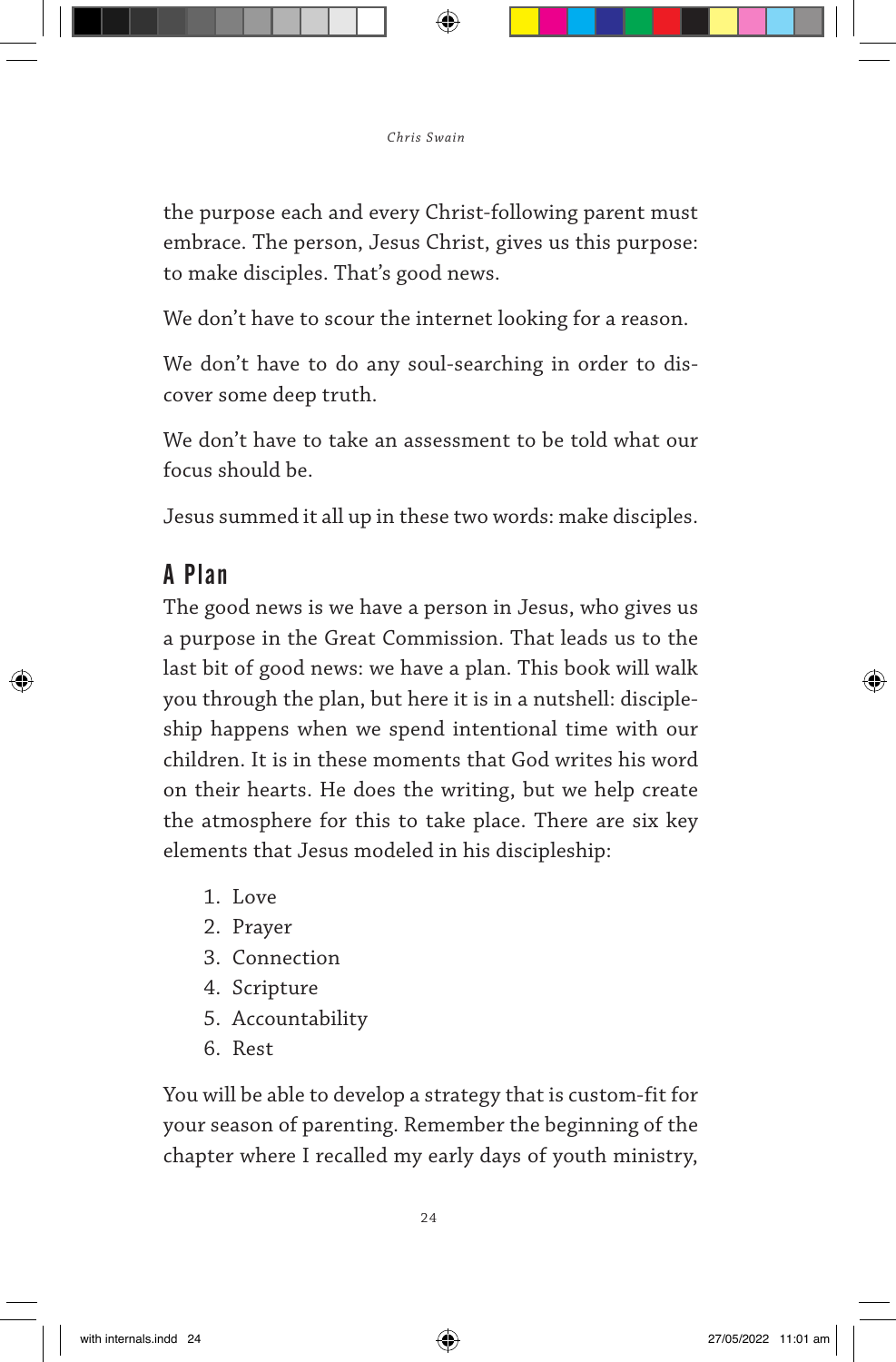happily telling parents how easy it was to lead their kids to follow and be like Jesus? Well, I wasn't completely wrong.



The plan is simple. What's difficult is the investment. I can show you how to get to my house on a GPS and it won't take me more than a few minutes. But the actual trip is going to take time and effort and resources. I know now that parenting is hard work. Parenting to make disciples is even more challenging. But the plan itself, it's simple. What we have to do to work the plan will take time and effort and resources. And that is anything but easy. Discipling our children will not be easy, but it will be worth it. So just what is the plan? That, we will discuss in full in the next chapter.

Take some time to think through specific ways the culture has impacted your children. List some key responses to how you want to help them navigate the four areas we discussed:

25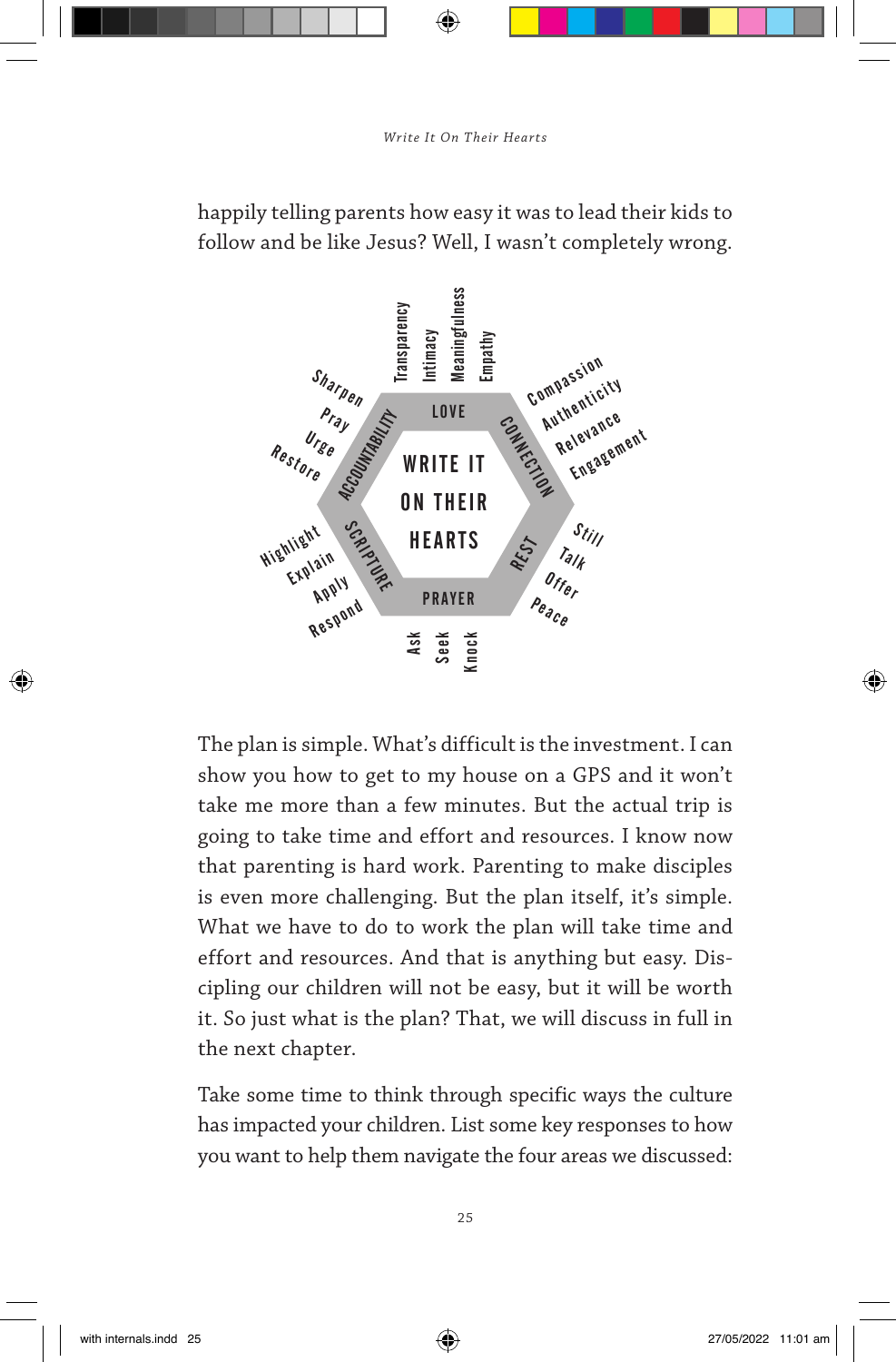- *Entertainment:* How does your child's exposure to TV, YouTube, Twitch, and social media influence their perspective on life? How does it impact their faith?
- *Education*: What are your children being taught? What are teachers leading them to believe about society, religion, ethics, and other key subjects? Have you had discussions with them about these areas and what you believe?
- *Sports*: How do extra-curricular activities take a priority in your home? How are each of your children learning to prioritize their pursuit of Jesus over their pursuit of athletic success?
- *Information*: Where are your children learning about the events of the day? Whose version of those events are they seeing as most trusted? Have you spoken with your children about how to discern truth when everyone has their version of what is right and wrong?

In addition to examining the impact of the culture on your children, here are some more key practices to try:

- Chart out the key milestones in each of your children's lives.
- Create a reminder that you get on a consistent basis that reminds you of key dates and the time you have left with your children.
- Consider developing some values that your family can adopt as guiding principles. Write them down